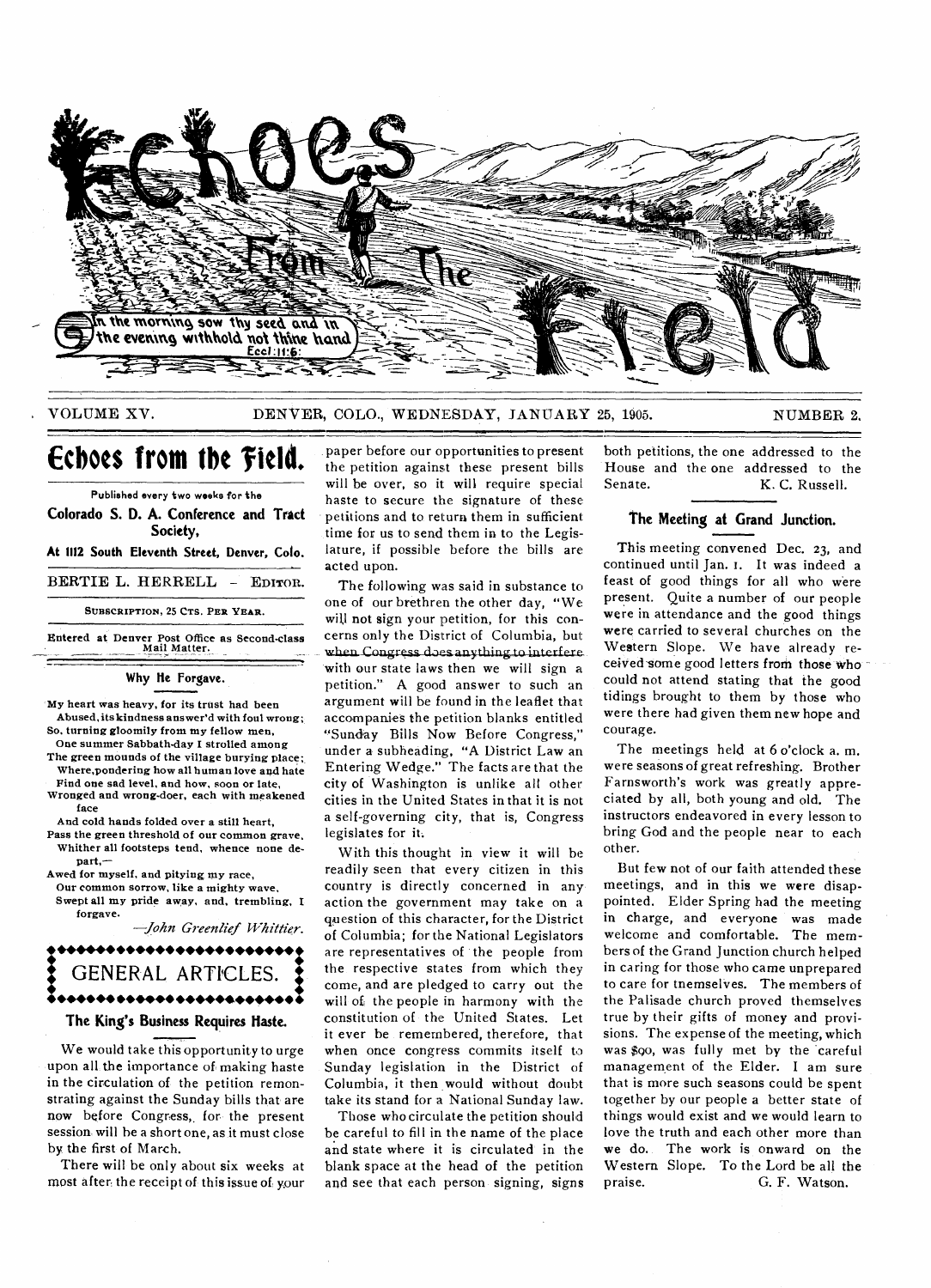# 1••••••••••••••••••••••••: FIELD REPORTS. **District No. 2.**

The work in this district is advancing along steady lines. At Salida, Elder Kennedy has an excellent interest which he has been unable to leave, although under appointment to other fields.

The Rocky Ford church, under the labors of Elder Alway, is prospering and have alu:ost completed a new and commodious house of worship.

Elder Bates reports some good additions to the believers in the Cripple Creek district. Elder Granger of Ohio has located at Canon City and writes very encouragingly of the prospects there. Although here for his health, it has so improved that he is able to do considerable work in this great cause, for which we are indeed thankful.

It has been my privilege during the last two months to visit the churches at Pueblo, Florence, Canon City, La Veta and Trinidad. One most encouraging feature of this part of the district is the desire to work for those in darkness, and the great interest taken in the distribution of the Family Bible Teacher is sure to bring blessed results. These five churches are taking and distributing goo sets of the Family Bible Teacher. Thus every week goo families are reading a good Bible reading on this precious truth. Think of it, brethren and sisters! What a wonderful opportunity we have in this way to take the truth everywhere.

At Raton, New Mexico,Brother Cassell and wife alone are distributing once a week too copies of the Bible Teacher. This makes 1000 good Bible readings given every week to as many families within too miles of territory.

I am glad also to report that we have three good church schools in operation located as follows: Trinidad, Florence and Salida. Three or four members were dropped at Trinidad, but nine were received into the church, so they have a larger membership than before.

In District No. 2 we are especially anxious for the building of the Eastern Colorado Industrial Academy at Campion near Berthoud, where the beautiful tract of land has been donated and received for the purpose. We have many bright young people ready to attend.

It was my privilege to dedicate the Trinidad church building while there. There has been much sacrifice and consecration in securing to the cause this building and lot free from debt. There is a stone basement beneath in which the school is conducted by Brother Kinney. The property is valued at about \$1200.

I am assisting Elder Zeigler a few days in work at Loveland while I wait for the meeting of the conference committee which has been called to meet in Denver.

I am of good cheer as I see the prosperity of every branch of the work. I am glad to report also that the week of prayer offerings, so far as I have heard, have been good through Dist. No. 2. Let us press on to victory in every good work.

H. M. J. Richards.

## **District No. 3.**

I spent the week of prayer with the churches of Monte Vista and Alamosa. Last Sabbath we enjoyed a good Sabbath school convention at Monte Vista. Many interesting papers were read from which we expect lasting results. Tuesday three were united to their Saviour by baptism. Wednesday night we enjoyed being present at the Young Peoples' meeting. Sabbath, fan. 7, we celebrated the ordinances with the Alamosa church. Though few were present because most of the members live so far away, the meeting was thoroughly enjoyed by all in attendance. **I** wish to call the attention of those who cannot, or rather who think they cannot get to Sabbath-school by ten o'clock, that we have one sister here who drives sixteen miles, opens ten gates, attends to her own team; and the thermometer sometimes goes thirty below zero in this valley. Yet, this sister has not failed to be at service and on time but three times in more than a year; and then sickness prevented.

M. Mackintosh.

## **For Echoes Family.**

## **Report From Niwot.**

Sabbath, Jan. 14, I had the privilege of meeting with the brethren at Niwot to celebrate the ordinance meeting of the Lord's house. We read the scripture lesson from John 7:14-26, showing the necessity of the sanctifying influence of the Holy Spirit, and the truth; and that the spirit and the truth will make us members of the body, the church of which Jesus Christ is the head. Having become members of one body, guided by one head; receiving our nourishment from one spirit, and one truth, we then become one in christian love, fellowship and kindred mind; our fears, our hopes, our aims are one, our comforts and our cares. The Spirit of the Lord came very near,

and there being unity and harmony in the church we felt that God, by his Spirit came in and gave us a foretaste of a pentecostal shower. All the members present took part in the ordinances. Two dear souls, very aged persons, were receiVed on confession of faith.

In the afternoon we met to elect officers for the ensuing year, when again we could see a spirit of unity and harmony. The treasurer's annual report. was read and showed that over \$400 was paid in the year 1904, for various purposes in the missionary field. It cheers our hearts to see a Gideon's band, full of courage and faith, filled with a missionary spirit. We have no fears nor doubt that God is with this people as a denomination, and we long to see the day when each individual will have the faith and courage to say, "Fear not, for they that be with us are more than they that be with them." Great is the Lord and greatly to be<br>praised. H. A. Aufderhar. H. A. Aufderhar.

# **Albuquerque, N. M.**

It was my privilege to spend the week of prayer at this place. Two meetings were held daily. One with the English and one with the Spanish brethren. The Lord came very near in every prayer service, and all seemed to enjoy the readings very much.

Their donation was about \$5o, which was a third more than last year. One was added to the church by -letter.

Albuquerque has been a hard town to work out, but the truth is gaining, We are pleased to state that Dr. Mary Hunter and two trained nurses are here and will soon open an office and bath rooms in the city. We trust this may be a great help to the church and work in this place.

H. L. Hoover.

# **Rocky Ford.**

As the year 1904 has just come to a close it seemed to me that a testimony from the little company at Rocky Ford might be of interest to the readers of ECHOES.

One year ago at the first quarterly meeting the roll call showed a membership of eighteen. At.the roll call at the last quarterly meeting the membership was just doubled. One year ago at our business meeting there was reported tithe collected \$62.55. At our business meeting this year the tithe reported collected was \$327.95.

One year ago ourannual offerings were \$19.22. This year they were \$35.25. So you can see that on all lines we have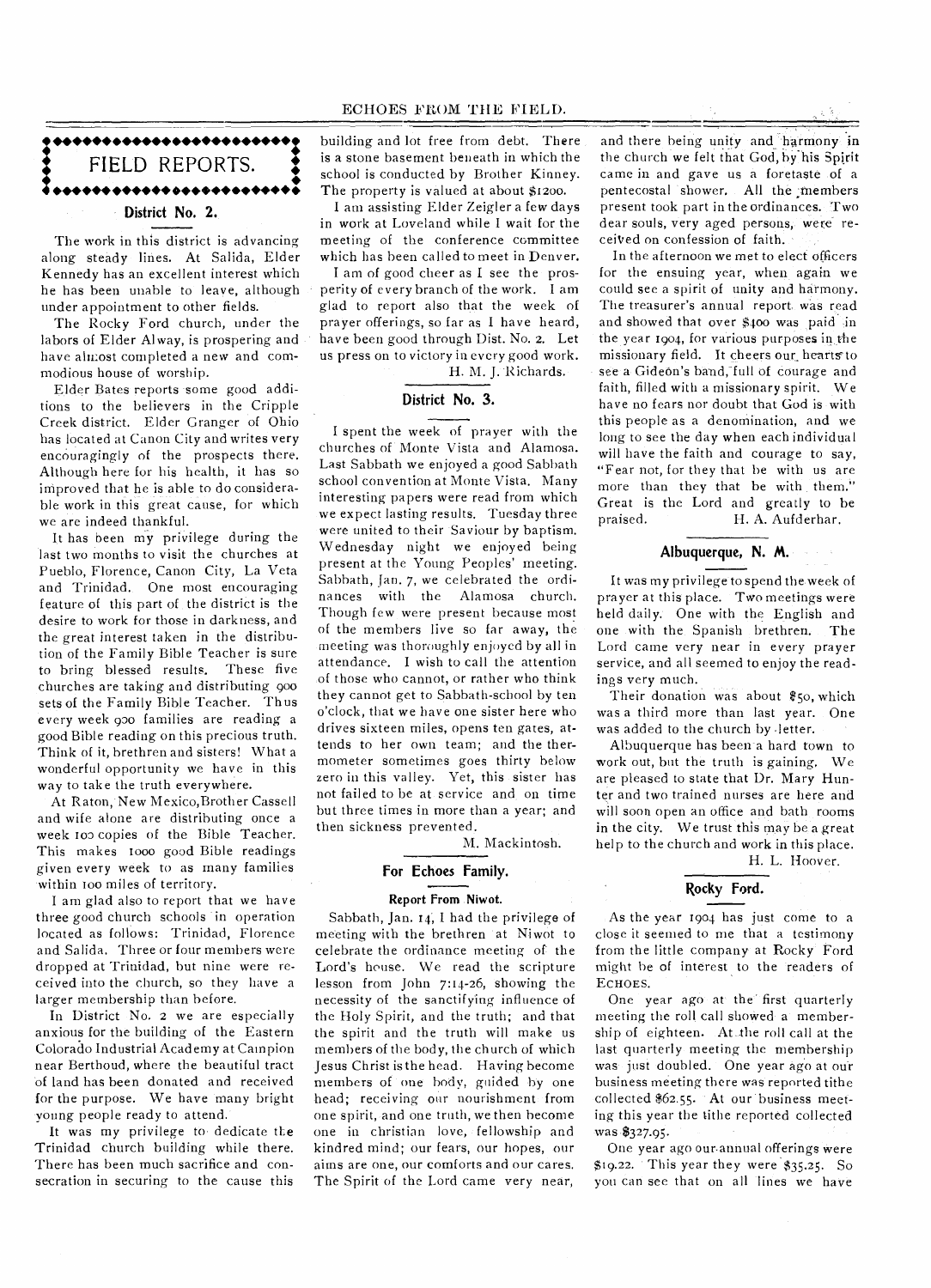been spreading out. We also have a neat and substantial little church 24x40 nearing completion and which we hope to occupy the last Sabbath in this month.

For all these things we praise the Lord and humbly ask a continuation of growth to his honor and glory. Our courage is good and although the enemy is busy in this vicinity, we are finding precious souls occasionally who are desirous of hearing the truth. Geo. M. Alway.

# **Western Slope Academy.**

The winter term for the Western Slope Academy began Jan. 2, with a full attendance. Two new pupils entered and others will during the month.

The school family were remembered Christmas time by the Boulder Sanitarium and the Boulder church. From the former we received a large quantity of "health foods," the freight on which was donated by the Sanitarium family; and from the latter we received a bag containing bedding, towels, table linen and dishes, all of which were very acceptable. We are indeed glad- to know that our brethren and sisters in Boulder have such an interest in the school. May God answer the prayers they offer in our behalf. B. A. Wolcott.

### **Church Dedicated—Sunday, January 8**

#### **Seventh-Day Adventists Open Their New Church in Glenwood.**

Yesterday afternoon at 3 o'clock a new church was opened to the people of Glenwood Springs. It was the pretty church of the Seventh-day Adventists, which has been in course of construction for considerable time, on Colorado avenue, south of Eleventh street.

The history of this religious element in this place dates back to November 18, 1899, when Elder Mackintosh gathered a few members of his belief about him. He remained here for some time administering to the wants of his people and nearly two years ago Elder Spring assumed charge.

And since that time Pastor Spring has been ever active for the success of his work and one of his ardent appeals to his people was a home of their church. And now the efforts of his labors are realized and the people, and especially Mr. Spring, have every reason to rejoice.

The church property is valued at  $2,500$ . The dedicatory sermon was preached by Elder G. F. Watson, president of the Colorado conference.— *7he Daily Avalanche,* Jan. 9, 1905.



### **Paper Read by Meade MacGuire at the Arvada Sabbath-School Convention.**

## (CONCLUDED.)

To succeed in the Sabbath-school work, the teacher must love his scholars. The first verses of r Cor. 13 may well be applied to the Sabbath-school teacher. "Though I speak with the tongues of men and of angels, and though I have the gift of prophecy and understand all mysteries and all knowledge, and though I have all faith so that I could remove mountains, and though I bestow all my goods to feed the poor, and though I give my body to be burned," and have not love for my scholars, I am nothing as a teacher.

Love is the one thing without which success is impossible. Love for our pupils will produce the same emotions and tender sympathies in our hearts that we feel for the dearest members of our own households. We shall be interested in their welfare and prosperity; in all the conditions and circumstances which affect their lives. Such a genuine sorrow and disappointment will fill our hearts when one is absent that we shall not rest until we have visited him and ascertained the cause. As for our remaining away from our class for some trivial cause, it will never be thought of. When we realize each Sabbath morning that this day may mark the turning point, the great crisis in the life of one of our pupils; that our words may be the means of starting him on the upward road; and when we estimate such opportunities at their true value, then nothing will ever keep us away which does not more than balance them in importance. Jesus loves each one, for this reason we must do the same. It is not enough to care for our class in a general way, we must know them, and love them and pray for and with them individually.

You may prepare the finest lessons in the world, and make them as interesting and impressive as you please in the Sabbath-school, and another teacher may go and visit your pupils at their homes during the week and talk and pray with them, and interest himself in their work and their play; their joys and their sorrows; and his influence with them will be far greater than yours.

God has given teachers very definite instruction in regard to their responsibility outside of the Sabbath-school. Test. on Sabbath-school.

"Those who engage in Sabbath-school work should be persons who have consecrated themselves to God. They should give themselves to the work with unselfish endeavor, and at whatever sacrifice it may require; laying themselves on the altar, and pleading with strong crying and tears for the conversion of the youth who have been committed to their charge. Show your pupils that you have confidence in them; visit them in their homes and invite them to your home. Let it be seen that you love them not only in word, but in deed and in truth. Who will be earnest workers for souls in our Sabbathschools? Who will take the youth separately and talk and pray with them, and make personal appeals to them, beseeching them to yield their hearts to Jesus, that they may be as a sweet savour to Christ?"

After all, the teacher's main dependence is prayer. Let him go to the one who created the mind and understands its thoughts afar off. He will give access to its surest stronghold that the soul may be won to Christ. The Sabbath-school work wrought in faith, hope and love must endure. God gives us the chance to trace upon the young and impressionable minds principles of eternal truth and righteousness. The world may write its falsities over them, but at last the words of your tracing must come to light.

Said Apelles, the great artist, "I paint for eternity." So our work teaches for eternity. The lessons we teach may lie long in the soil, and yet not lose their vitality. As grains of wheat may grow which have lain for a thousand years in a mummy's hand, so these seeds of truth may bring forth an abundant harvest long after the hand that scatters them has become dust.

After these things have been presented we often hear the remark, "I shall never teach again, the responsibility is too great." But let me say to you, dear teacher, you cannot shirk responsibility. You may go and bury your talent in a napkin, but how terrible will your cowardice look in the judgment. But feel your accountability none the less. Cry out with Paul, "Who is sufficient for these things?" Let the sense of your own weakness overwhel m you. Let the burden of souls rest upon you. Carry it with you in your devotions. Let it lie down with you upon your bed. Let the pictures of those upturned faces and hearts never leave you. But do not let them drive you.from your work. Let them drive you to Christ. The same Paul who said "Who is sufficient for these things," said also "Our sufficiency is of God."